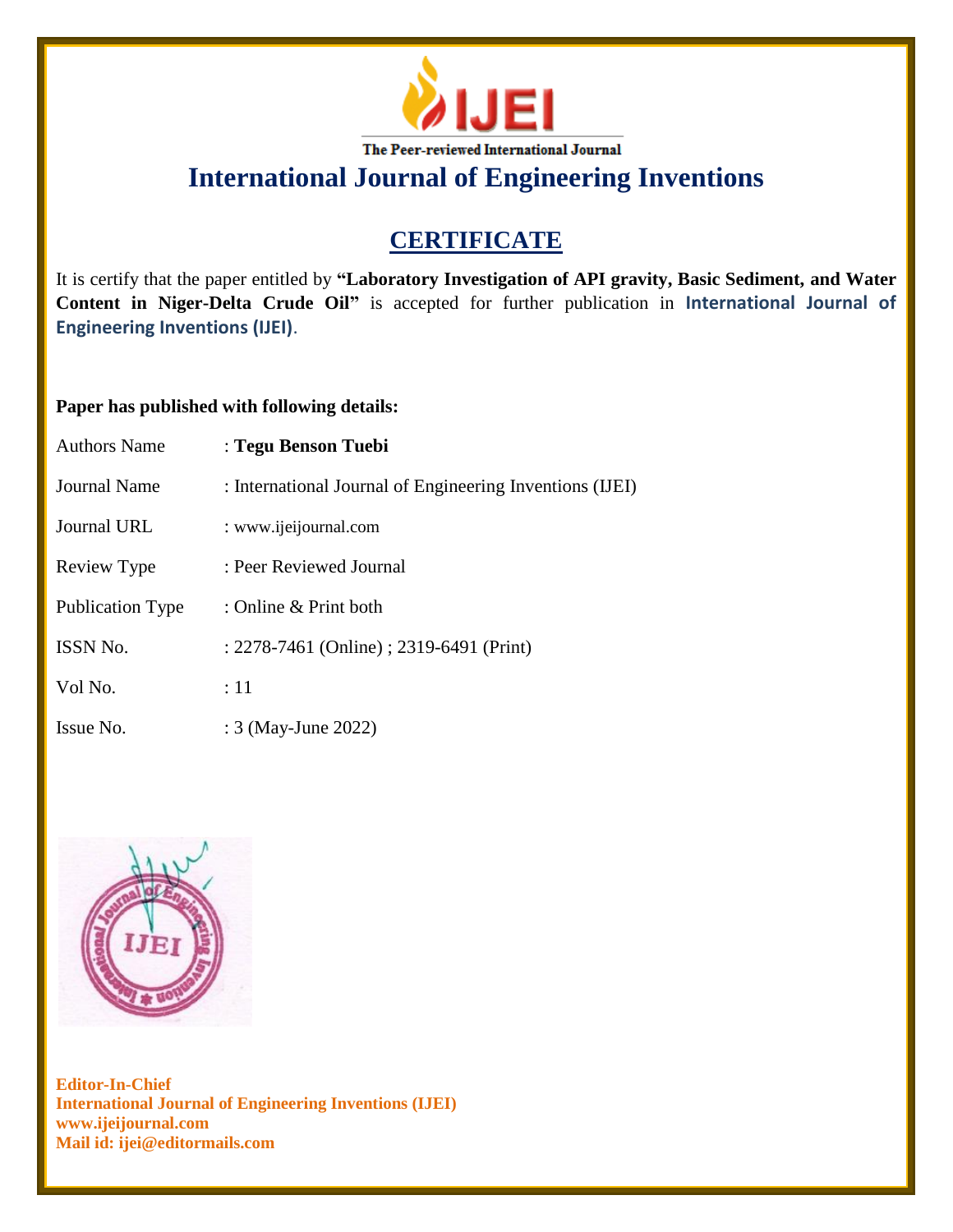

**International Journal of Engineering Inventions**

# **CERTIFICATE**

It is certify that the paper entitled by **"Laboratory Investigation of API gravity, Basic Sediment, and Water Content in Niger-Delta Crude Oil"** is accepted for further publication in **International Journal of Engineering Inventions (IJEI)**.

### **Paper has published with following details:**

| <b>Authors Name</b> | : Okure Unyime Enobong                                   |
|---------------------|----------------------------------------------------------|
| Journal Name        | : International Journal of Engineering Inventions (IJEI) |
| Journal URL         | : www.ijeijournal.com                                    |
| Review Type         | : Peer Reviewed Journal                                  |
| Publication Type    | : Online $&$ Print both                                  |
| <b>ISSN No.</b>     | : 2278-7461 (Online) ; 2319-6491 (Print)                 |
| Vol No.             | $\div 11$                                                |
| Issue No.           | : 3 (May-June 2022)                                      |



**Editor-In-Chief International Journal of Engineering Inventions (IJEI) www.ijeijournal.com Mail id: ijei@editormails.com**